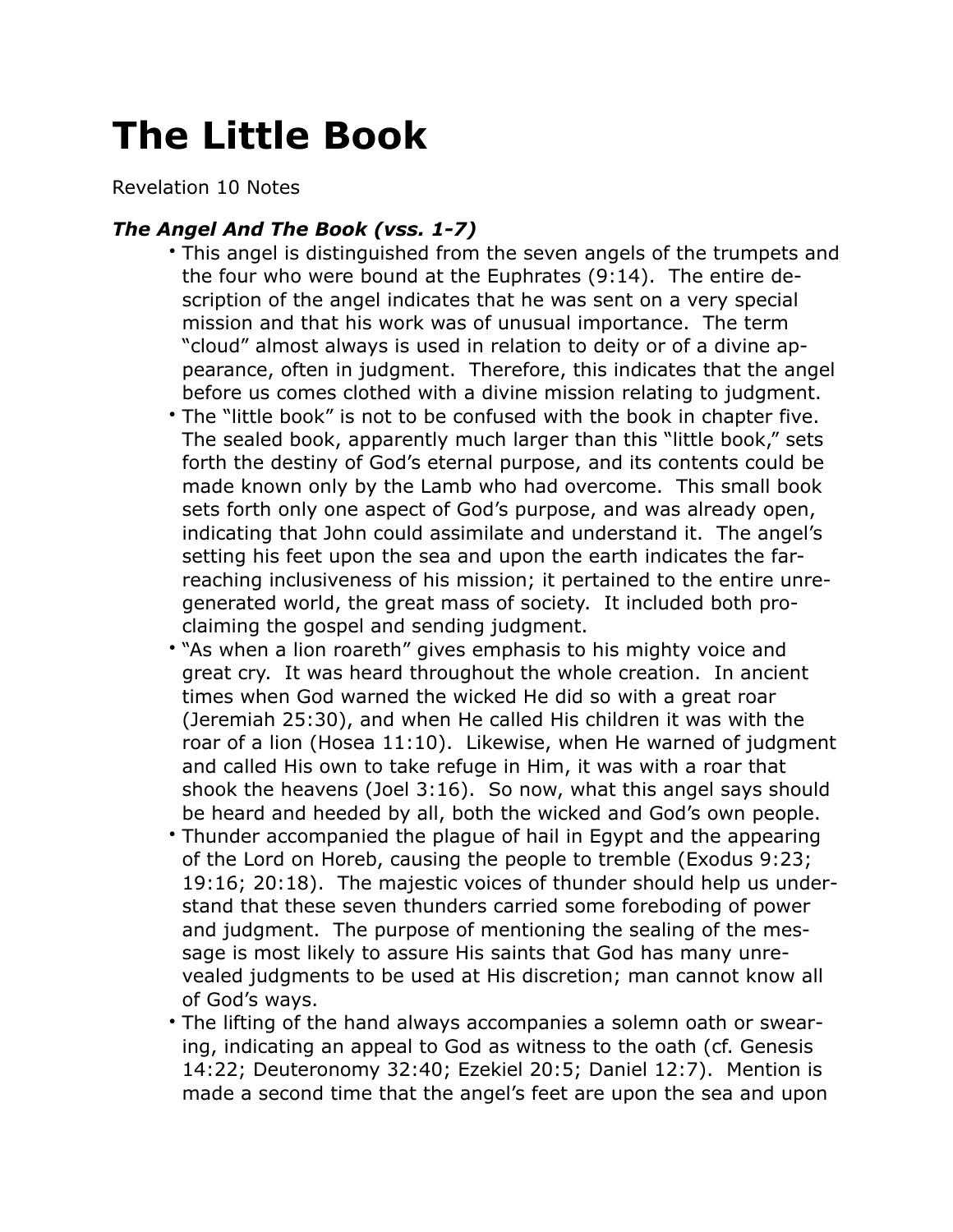the earth, for the word of the oath is going to involve both ocean and land.

- The oath in vs. 6 could not be more solemn, and it guarantees the certain fulfillment of the prophecy. In the light of the overall context, i.e., the prayers of the saints (8:3-5), the trumpets of judgments which followed (8:7-9:21) and the remainder of the vision and the sounding of the seventh trumpet (10:8-11:19), it seems best to interpret the angel as saying that there shall be no more delay before the fulfillment of the divine purpose regarding the fortunes of the church on earth.
- These words of the angel fall into three sections: (1) the days of the voice of the seventh angel; (2) the finishing of the mystery; and (3) the good tidings which He declared by His servants the prophets. What was to be without delay was something other than the end of time; it must have been the completion of the mystery. This mystery was God's plan for human redemption, conceived in His mind, after the counsel of His will and summed up in Christ (Ephesians 1:9-11; 3:8-11). This mystery was something that man could not know until it was revealed (Romans 16:25-26). The complete fulfilling of God's mystery and its revelation was about to be finished. "The prophets" the angel refers to are the Old Testament prophets (cf. 1 Peter 1:10-12). They looked forward to the completion of God's mystery, the gospel, the firm establishment of His kingdom and power, and the destruction of world powers.

## *The Eating Of The Book (vss. 8-11)*

- Once more John hears from heaven the voice which had told him to seal up and not write the things uttered by the seven thunders (vs. 4). In neither instance is the speaker revealed, but the voice which had formerly told John what not to do now tells him what he must do. For the third time John emphasizes the angel's stance, one foot on the sea and one on the earth, thereby stressing the far-reaching inclusiveness of His message. As yet the contents of this small book that lay open in the angel's hand are undisclosed; this is reserved for vss. 9-11.
- This scene from John's vision is similar to Ezekiel's vision of an open roll of a book being handed to him with instruction to take it and eat it (Ezekiel 2:8-3:3). Jeremiah had a similar experience as Ezekiel when he found God's words and ate them: they were unto him as joy and reioicing, but the loneliness of his position which followed left his heart filled with the deepest grief (Jeremiah 15:16). So it would be with John.